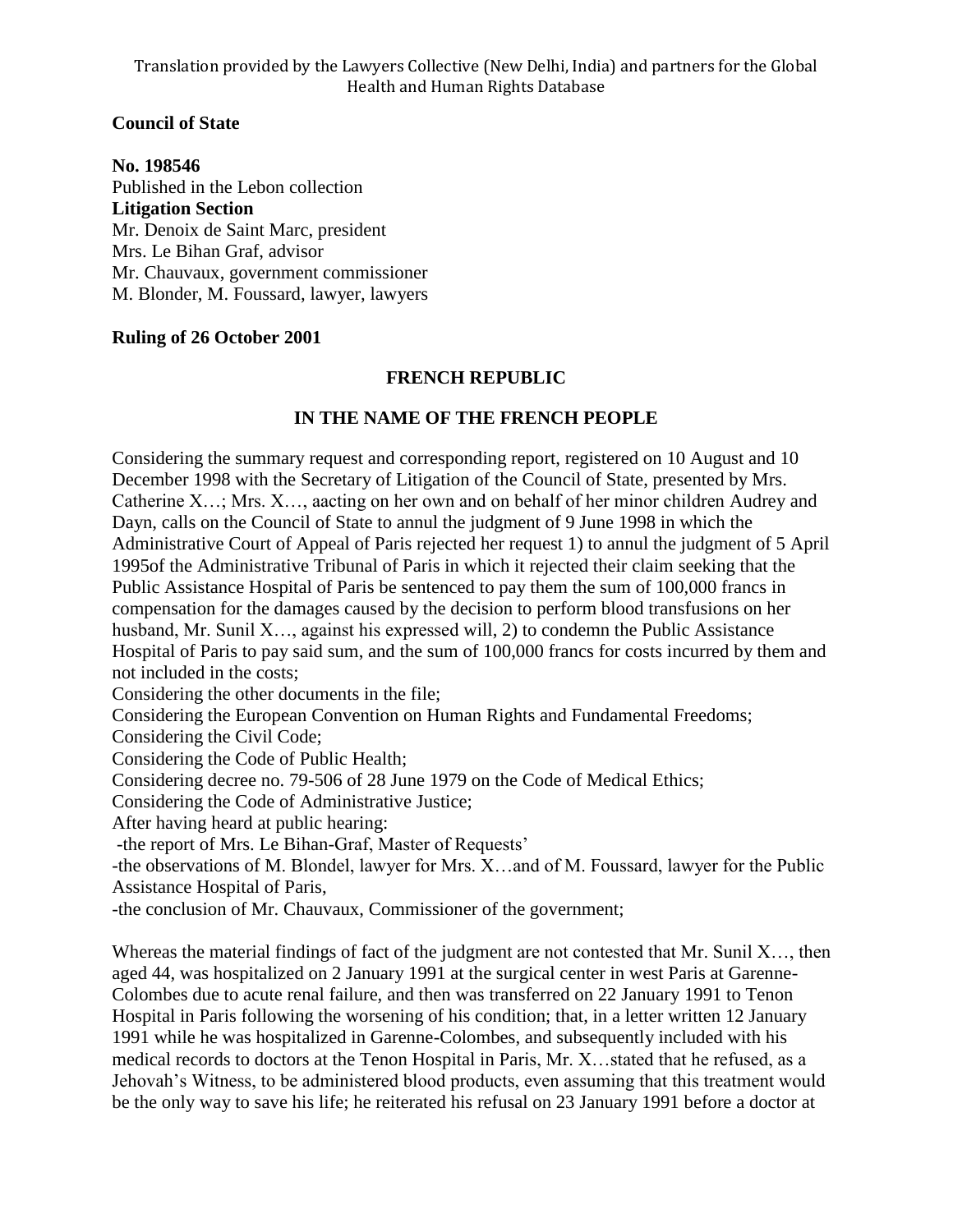#### Translation provided by the Lawyers Collective (New Delhi, India) and partners for the Global Health and Human Rights Database

Tenon Hospital in the presence of his wife and nurse, and he maintained this thereafter, when he was informed that his attitude was compromising his survival; whereas, however, during the period from 28 January to 6 February 1991, the date of the death of the party, blood transfusions were performed following the occurrence of severe anemia;

Whereas to uphold the rejection of Mrs. X's demand by the Administrative Court to the effect that the Public Assistance Hospital of Paris be condemned for the injury allegedly caused to her husband by disregarding his expressed will, the Administrative Court of Appeal of Paris based its opinion on this: "the duty of the physician to always respect the will of the patient in a state to express…is limited by the requirement that the doctor also, in accordance with the very purpose of his business, protect the health, that is to says, ultimately, life itself in the individual; as a result, it cannot be called offending behavior for doctors who, in an emergency, when the vital prognosis is at stake and there is a lack of alternative treatment, perform the acts necessary for patient survival proportionate to the state, even if done in full knowledge of the will previously expressed by him to refuse for any reason whatsoever"; by prevailing on the general obligation of doctors to save life while respecting the will of the sick in so doing, the court committed an error of law justifying the annulment of the judgment;

Whereas under Article L. 821-2 of the Code of Administrative Justice, the Council of State, if it pronounces the annulment of a decision of an administrative court adjudicating as a last resort, can "rule on the merits if the interests of the proper administration of justice justify" ; that, in the circumstances of the case, it should rule on the merits;

Whereas, given the extreme situation Mr. X…was in, the doctors who treated him chose, for the sole purpose of trying to save him, to perform an act essential for his survival and commensurate with his status; that, under these conditions, and whatever their additional obligation to respect his will based on his religious beliefs, they have not committed any fault such as to impose liability on the Public Hospital of Paris;

Whereas the investigation, including the report of the expert appointed by the President of the Administrative Court of Appeal of Paris, that because of the severity of anemia which Mr. X…suffered, the blood transfusion became the only treatment that could save the patient's life; that so the hospital service is not at fault by not using a treatment other than blood transfusions; Whereas, Mr. X…being able to express his will, Mrs. X…is not justified in claiming that the doctors committed a fault such as to impose liability on the Public Assistance Hospital of Paris by abstaining from personal consultation;

Whereas the blood transfusions administered to Mr. X... do not constitute inhuman or degrading treatment or deprivation of liberty within the meaning of Article 3 and 5 of the European Convention on Human Rights and Fundamental Freedoms;

It follows from the foregoing that Mrs  $X$   $\dots$  is not justified in complaining that, by the challenged judgment, the Paris Administrative Court rejected her request for imposing liability on the Public Hospital of Paris;

On the claims for the payment of costs incurred and not included in the costs:

Considering that it is not necessary in the circumstances of the case, to apply the provisions of Article L. 761-1 of the Code of Administrative Justice and to sentence Mrs.... X to pay to the Assistance Publique-Hôpitaux de Paris the amount claimed for costs incurred by her and not included in costs; that the provisions of Article L. 761-1 of the Administrative Code of Justice preclude the Public Assistance Hospital of Paris which is not, in this instance, the losing party or ordered to pay Mrs X ... the amount claimed for costs incurred by it and not included in the costs;